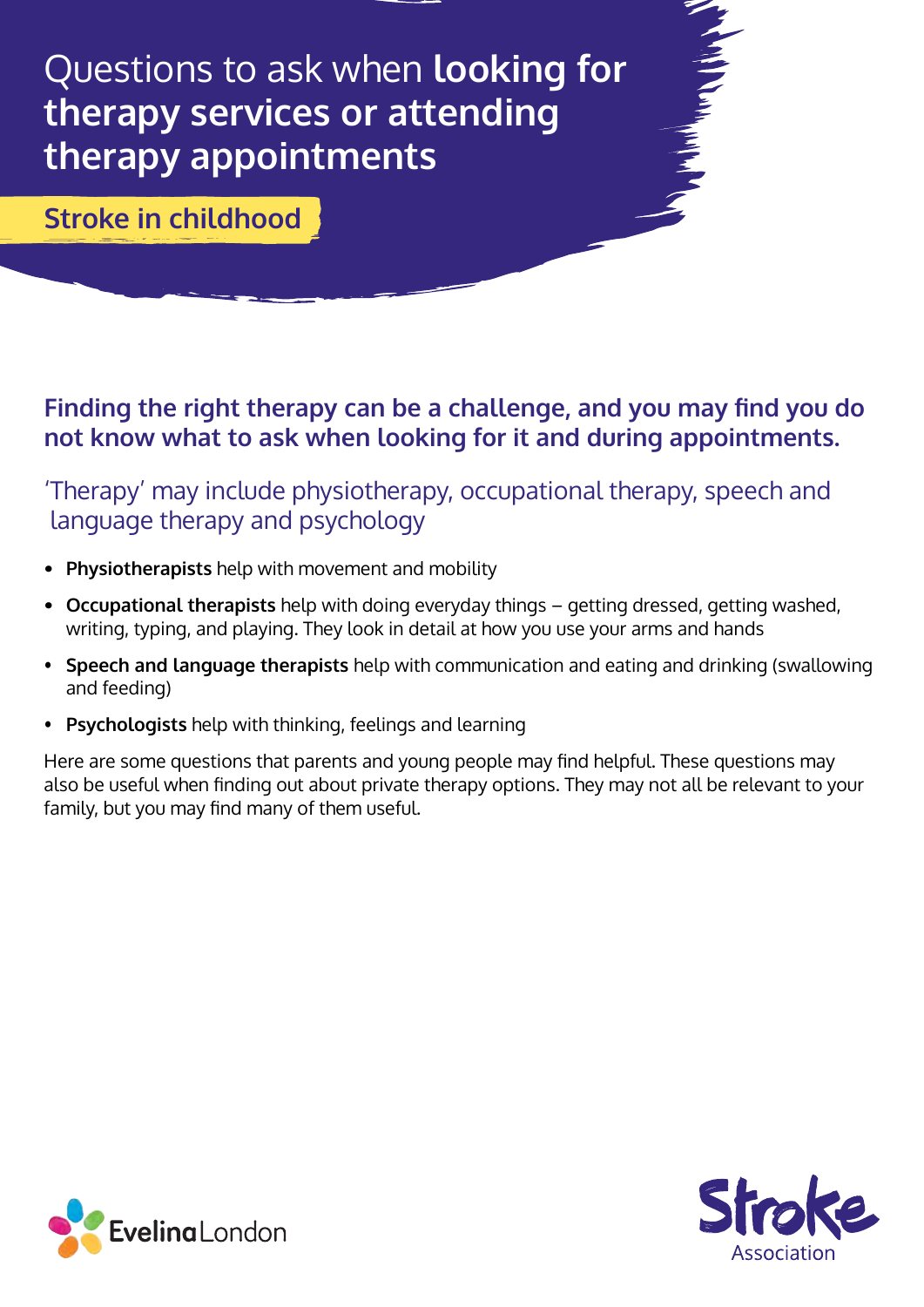

### **Knowledge and experience**

**What is your (or your team's) experience in:**

- working with children and young people affected by stroke/brain injury
- working with children with movement difficulties like hemiplegia
- working with children with behaviour/emotional support needs?



# **Delivery of therapy**

- What types of therapy do you offer children with similar health needs?
- Is therapy offered one-to-one, or in groups, or both? What are the benefits of each?
- Where is therapy offered: at home, in clinic, in the community, in school?
- If your team don't go into schools, are there other therapy services in our area that work in school settings?
- Will you be able to offer training to staff who support our child in other settings (for example childminders, teachers) so they can carry out therapy programmes and support our child in the right way?
- How long will our child be able to be seen by your service, and offered therapy?
- Do you offer ongoing review as children grow/move up to secondary school?
- If you do not offer regular review, how do we re-access your service and what waiting times can we expect?
- Does therapy need any special equipment (for example splints, toys, computer programmes), and how do we get this?
- How often is therapy (every day for a set period, every week for a set period, monthly) and how long is each appointment? Are we likely to see the same therapist?
- If therapy needs to be intensive (daily) to achieve the best results, how can your team support this (for example, delivering sessions, training others, reviewing how therapy is going, assessment before and after)?
- How will our family be included in therapy delivery? Can we include parents, grandparents, brothers and sisters?
- If tiredness or another medical condition affect our child's ability to participate in the amount or intensity of a therapy programme, how can we manage this?
- Will we see the same therapist for assessment and for therapy?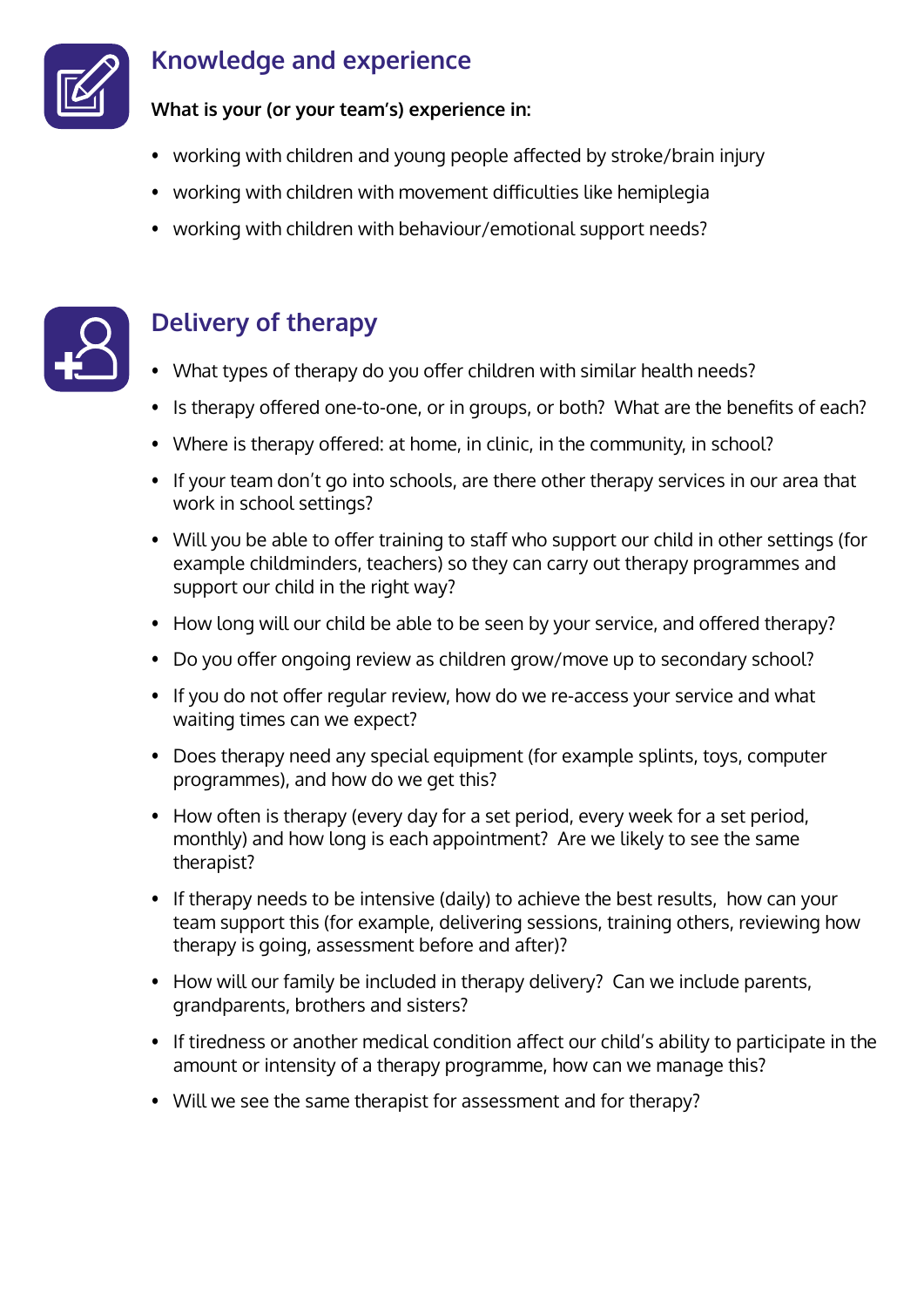

### **Effectiveness of therapy**

- What kind of assessments will you use to identify how my child is doing at the beginning of therapy, and review progress?
- What kind of changes can we expect to see in day-to-day life? Should we identify some specific things we can monitor for change (for example getting dressed, eating, schoolwork)?
- What kind of goals can we set together with you to measure how therapy is making a difference? How can we involve our child in this process?
- How can we encourage our child to participate in therapy? How can we make therapy fun?
- If a particular therapy approach is not working for our child, how do we identify the best time to stop and try something different?
- If we would like to adjust the timing of therapy to fit in with our child's/our family's needs, how can we do this?
- Can we have a written version / handout of therapy exercises to do at home, or can we record how to do them on a phone/tablet etc?



### **Communication**

- What kind of reports can we expect from your team to update us on progress?
- Are reports shared with other professionals involved in our child's care (GP, educational professionals, private therapists etc)?
- How often will we be able to talk through how things are going?
- How can we best communicate between appointments (phone, email, Skype)?
- Will you be able to attend meetings to talk about our child's therapy and support needs, for example in nursery or school settings?
- If you are not able to go into school, can you give us some written notes or therapy programmes to share with them?
- We are seeing a number of therapists how will they communicate with one another – and will there be a combined approach to communicating with us?
- Will you make recommendations about what is needed in the future for our child to best support their development?